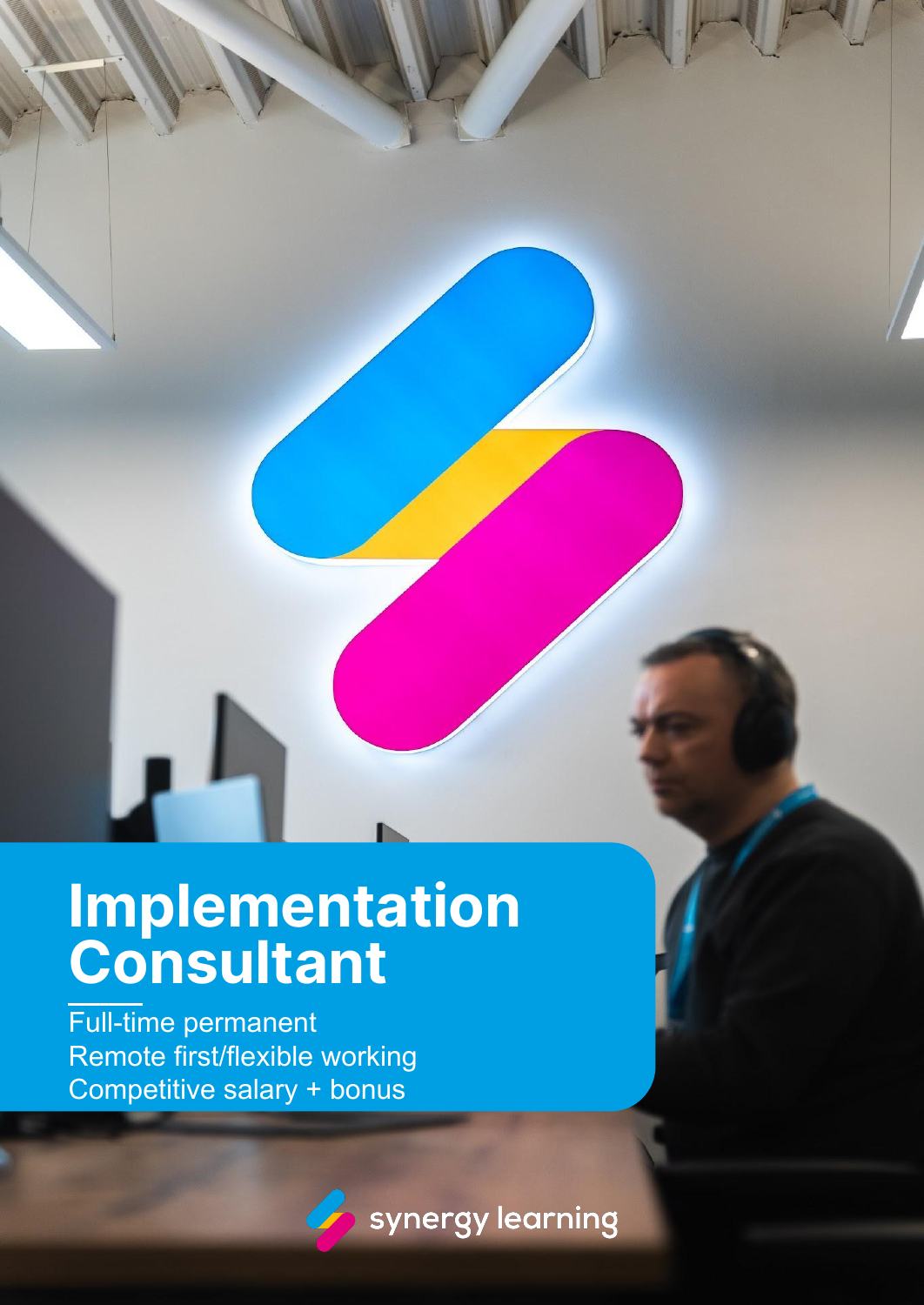# **We create learning with impact**



**Established in 2005 in Northern Ireland, Synergy Learning is an award-winning global learning technologies company helping customers in over 40 countries.**

We're a global leader in the design and development of custom learning solutions, having developed over **1000 projects** helping over **2 million learners** worldwide. We are a **Premium Certified Moodle Partner** and a **Platinum Totara Alliance Partner**, winning numerous awards in recognition for our work with these platforms. We work in partnership with customers as diverse as Samsung, Amazon, Save The Children and the National Health Service to help them improve their performance & make lasting impact on their employee development.

As a **remote-first** team with access to office hubs across the UK and Ireland, we foster incredible flexibility for our team and give them the opportunity to work in the best way for them. Our team and our culture makes Synergy Learning what it is today, shaped by our work and the people who deliver it; we'd love for you to be part of that!



#### **Our Vision**

To be the world leader in results-driven learning technologies that **Excite**, **Engage** & **Empower**.

#### **Our Mission**

To create incredible learning experiences using technologies that deliver tangible, compelling results for our customers.

#### **Our Values**

We **WOW!** We are **passionate** & **committed**. We are **innovative**. We have **fun**. We are **1Team**.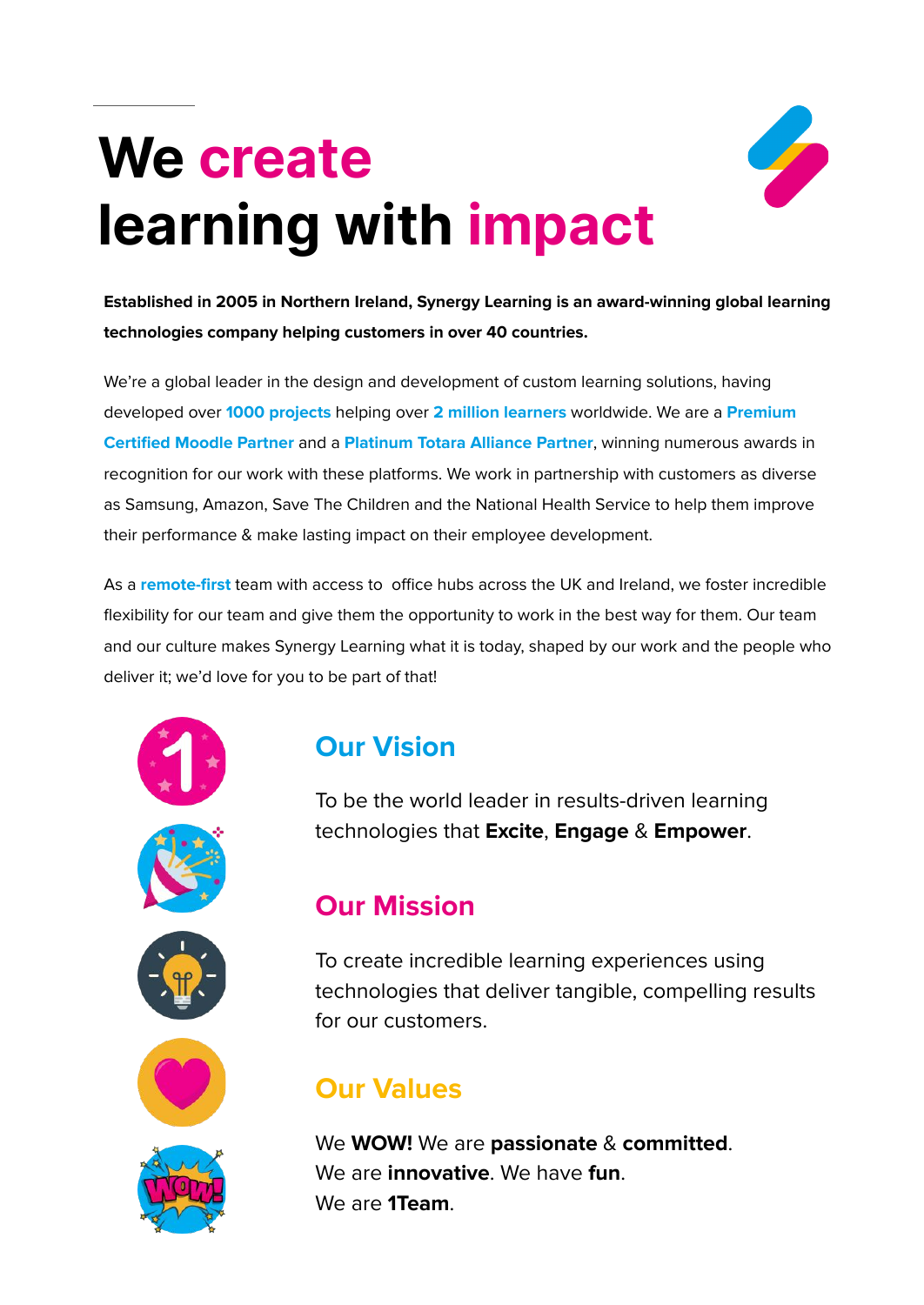### **The benefits**



We're focused on delivering incredible results for our customers and we know that our team work hard to achieve this. We want to make sure you're rewarded for your efforts beyond your salary. Wellbeing, workplace culture and recognition are some of the key focus' rewarding all 1Teamers with an market-leading package of employee perks and benefits.



**Welcome Pack with Latest Hardware**



**Team-led Social Events**



**52 Hours Personal Learning**



**Bonus & Workplace Pension**





**Access to a modern, high-spec Hub in Belfast**

**PIRKX Employee Perks Scheme**

**Charity Initiatives**



**Award Winning Wellbeing Programme**



**20 Days Work From Anywhere Outside UK**



**Remote-first, Flexible Working Model**

**Birthday**

**Vouchers**



**35 Days Annual Leave**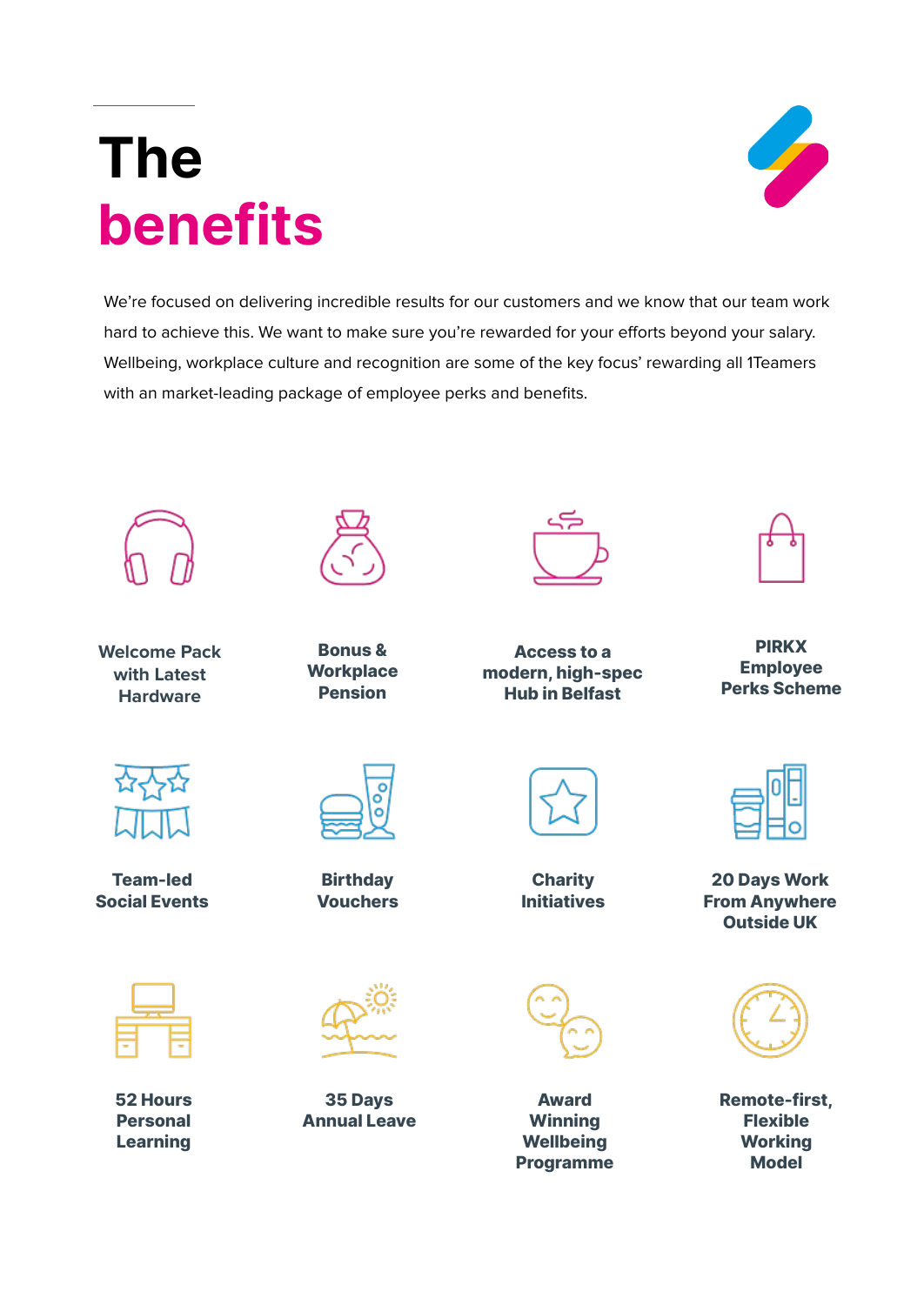### **Implementation Consultant**



### **Overview**

Synergy Learning is looking for an Implementation Consultant to work on a range of exciting innovation, proposition development and platform launch projects in the UK and beyond; helping to Excite, Engage and Empower our Customers as they implement and embed results-driven, technology-enabled learning.

As an Implementation Consultant, you will engage with our Customers from the outset of a project through to project completion. You will be responsible for the technical and functional set-up of learning platforms in close collaboration with our customers and global team.

In order to best help our customers you will need to be an expert in Moodle and/or Totara. You will be a product expert and deliver successful implementations by configuring the system to achieve Customer requirements, playing a key role in ensuring on-time, on-quality and on-budget project delivery.

This is a UK or Ireland based remote -first role, with some travel when safe to do so. You will also visit our Belfast Hub from time to time for learning & collaborative purposes.

### **Job Purpose**

The Implementation Consultant's purpose is to work closely with our Customers, supporting the defining of requirements through consultation and the implementation of their learning platform against these.

Internally the role will work collaboratively with Sales, Operations, Support and Project Management to ensure our Customers receive the level of service we aspire to deliver as leading Moodle and Totara Partners.

This role is a key part of our Customer Experience and will drive the communication during the onboarding process of new Customers and in building relationships with existing Customers.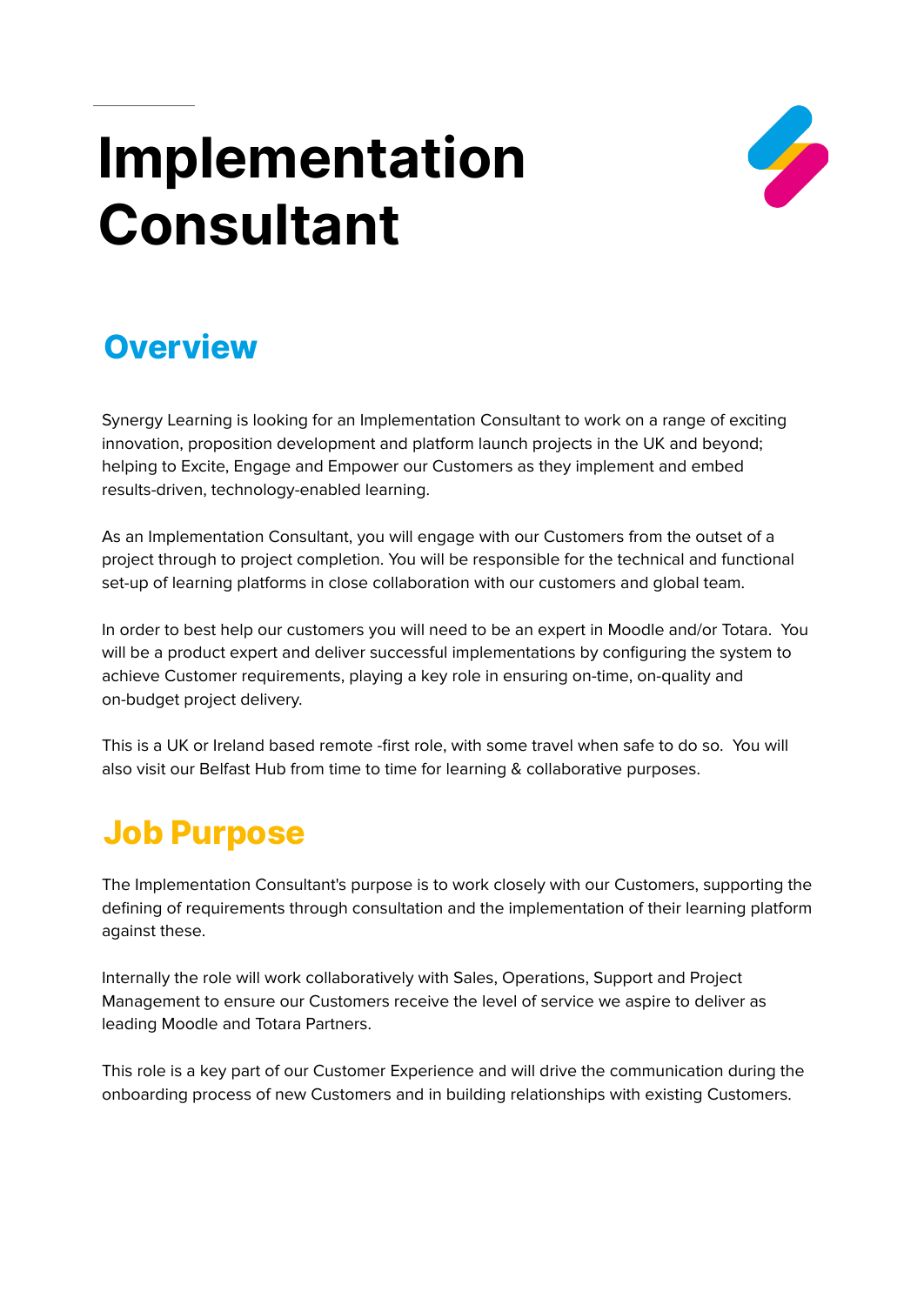### **Implementation Consultant**



### **Key Responsibilities**

- Conducting discovery meetings with Customers, defining their requirements and aligning the purpose and value of our platforms to meet these
- Accountable for day to day work and collaboration with project managers and team members to ensure a successful project outcome
- Working independently or collaboratively on platform implementations to meet/exceed our customer needs
- Completing implementation projects on time and within budget
- Managing the relationship with the customer and being the primary "face" to the customer throughout the implementation process
- Providing and educating our Customers with best-practice guidance on processes and leveraging the platform to add value to their organisation
- Documenting the project implementation and tracking customer enhancement requests pr discovered platform issues
- Actively engaged with own professional learning, development and performance alignment
- Actively contributing as a team, supporting others in proactively sharing ideas and best practices with fellow team members and participating in team meetings and activities

### **Relationships & Reporting**

- The Implementation Consultant will work collaboratively with other Consultants, Project Management, Sales and Operations on a regular basis, and the wider Customer Experience Circle.
- Reporting to the Head of Customer Experience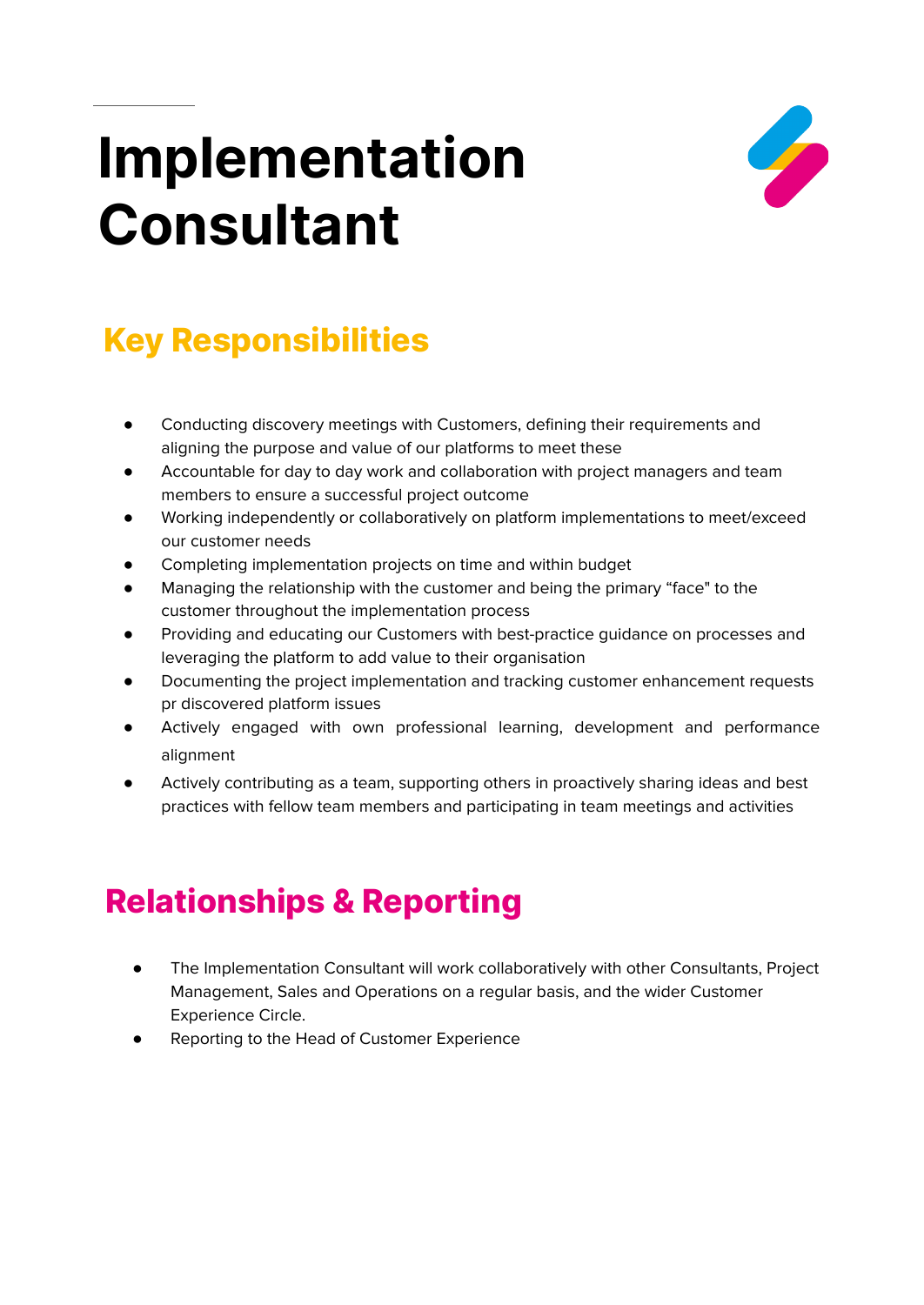### **What we are looking for in you**



#### **You must have**

- At least 3 years hands-on experience with Moodle and/or Totara platforms within an administration, configuration, or implementation role of learning platforms
- Ability to work independently to problem solve
- Ability to collaborate with others, at all levels of an organisation and communicate complex technical concepts
- Strong organisational skills and excellent attention to detail
- Ability to think strategically
- Excellent interpersonal and communication skills
- Ability to multitask with dedication and commitment to Customer success
- The ability to set and communicate expectations internally and externally
- Ability to meet deadlines

#### **We would love you to have**

- Experience within the eLearning sector
- Experience of using JIRA and Asana
- Project management experience